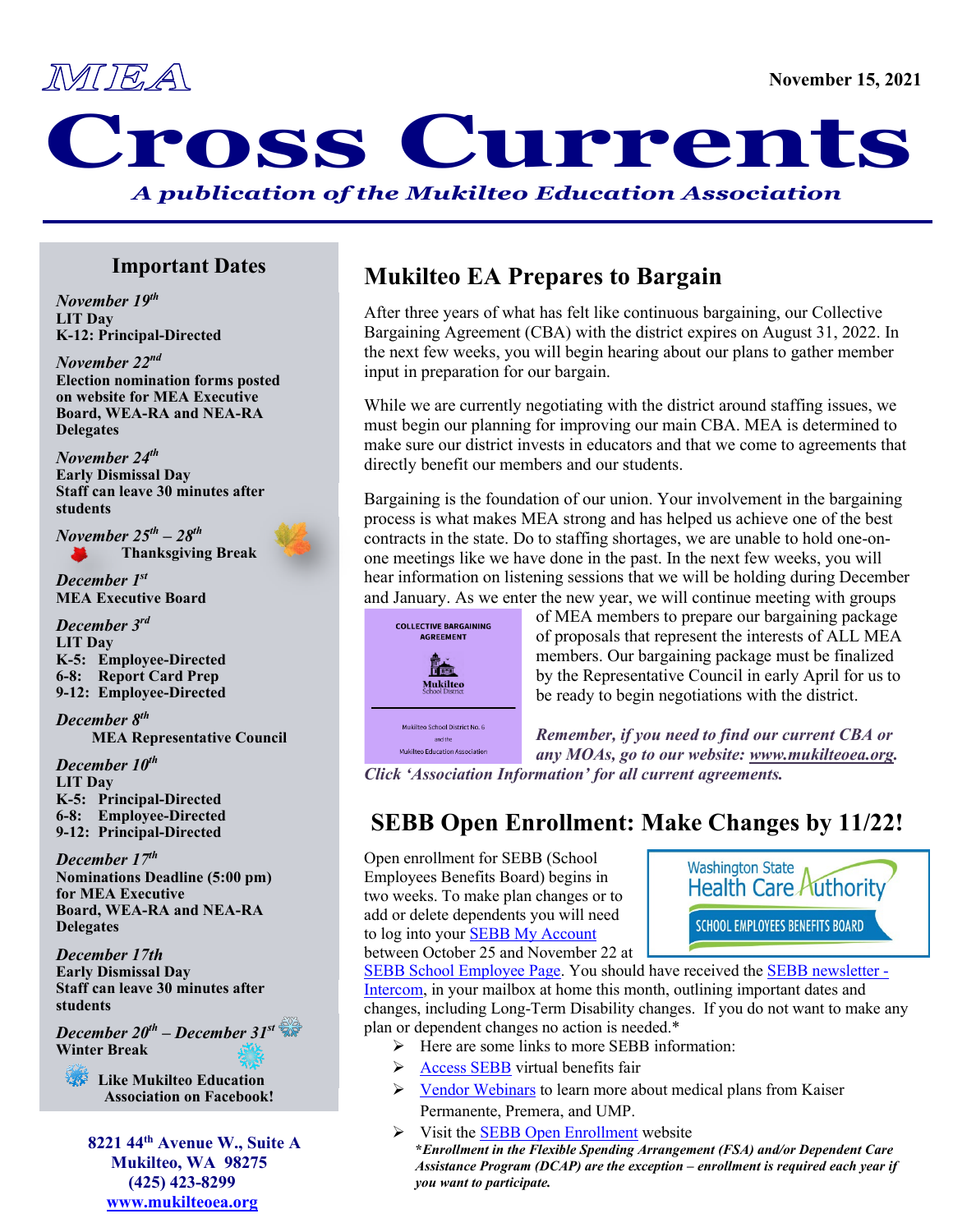## **CBA Language: Employee Protection, Employee Safety, and Student Discipline**

During negotiations, the MEA Bargaining Team worked very hard to update Article IV, Sections 6-8 [\(refer to our CBA,](http://www.mukilteoea.org/images/stories/contracts/2019-22_mea_cba.pdf)  [pages 16-24\)](http://www.mukilteoea.org/images/stories/contracts/2019-22_mea_cba.pdf). The District and The Association agreed that we are committed to ensure the safety of students and staff. Some of the new language that supports this commitment includes:

**Section 6.C. – Employee Protection (Assault):** The District will take necessary and reasonable steps to protect and support employees who are the subjects of assault. The following assistance shall occur when an employee has been assaulted:

- 1. Any case of assault upon an employee or by an employee shall be promptly reported to the building administrator.
- 2. The District shall provide necessary support to [fill out required paperwork](https://mukilteoschooldistrict.sharepoint.com/sites/msd_do_businessoffice/Workers%20Comp/Employee%20Accidents%20and%20Injuries-8.2019-2.pdf) and/or [online incident report](https://mukilteoschooldistrict.sharepoint.com/sites/msd_do_businessoffice/Workers%20Comp/Forms/AllItems.aspx?id=%2Fsites%2Fmsd%5Fdo%5Fbusinessoffice%2FWorkers%20Comp%2FWorker%27s%20Comp%20Docs%2FStaff%20Incident%2DInjury%20Submission%2Epdf&parent=%2Fsites%2Fmsd%5Fdo%5Fbusinessoffice%2FWorkers%20Comp%2FWorker%27s%20Comp%20Docs&p=true&originalPath=aHR0cHM6Ly9tdWtpbHRlb3NjaG9vbGRpc3RyaWN0LnNoYXJlcG9pbnQuY29tLzpiOi9zL21zZF9kb19idXNpbmVzc29mZmljZS9FUkp5S09ySzQ2TkR0enVaUmstQzl1NEJIb1dIN1puUmN1NGdtb25NN1B3ZWxRP3J0aW1lPUFtbTdHSlJoMTBn)  [forms.](https://mukilteoschooldistrict.sharepoint.com/sites/msd_do_businessoffice/Workers%20Comp/Forms/AllItems.aspx?id=%2Fsites%2Fmsd%5Fdo%5Fbusinessoffice%2FWorkers%20Comp%2FWorker%27s%20Comp%20Docs%2FStaff%20Incident%2DInjury%20Submission%2Epdf&parent=%2Fsites%2Fmsd%5Fdo%5Fbusinessoffice%2FWorkers%20Comp%2FWorker%27s%20Comp%20Docs&p=true&originalPath=aHR0cHM6Ly9tdWtpbHRlb3NjaG9vbGRpc3RyaWN0LnNoYXJlcG9pbnQuY29tLzpiOi9zL21zZF9kb19idXNpbmVzc29mZmljZS9FUkp5S09ySzQ2TkR0enVaUmstQzl1NEJIb1dIN1puUmN1NGdtb25NN1B3ZWxRP3J0aW1lPUFtbTdHSlJoMTBn)*\*\**
- 3. The administrator shall promptly render assistance to the employee in connection with the handling of the incident by law enforcement and judicial authorities.
- 4. The District will provide information to assist the employee in accessing th[e Employee Assistance Program.](https://www.mukilteoschools.org/Page/940)

#### *\*\*NOTE: There are no repercussions for filing incident reports. If you are told differently, contact Tory Kartchner immediately.*

**Section 7.C. – Employee Safety (Inappropriate Behavior Directed Toward Employees):** The District will be responsible for providing a safe and secure working environment for all employees. The District does not expect its employees to tolerate abusive, intimidating, threatening, or harassing behavior whether in a verbal, written, or electronic form from any student, parent, guardian, District employee, or other person (per MSD Board policy and procedures, Civility 4313, Appendix EE). The District will support an employee faced with such behavior in at least, but not limited to, the following ways:

- 1. If such behavior is disruptive to the environment of the classroom or work area, the employee may ask the individual to leave. If that person refuses, the employee has the right to contact an administrator or school security and ask to have the individual removed.
- 2. When an employee is faced with [communication of an abusive, intimidating, threatening or harassing nature,](https://apps.leg.wa.gov/RCW/default.aspx?cite=28A.635.010) the employee shall inform the appropriate administrator who will assist in resolving or responding to the issue.
- 3. Staff that believe the School Board Civility Policy and Procedures 4313 (Appendix EE) has been violated should contact their building administrator or a Director of Human Resources for assistance in resolving the matter.

#### **If the building administrator does not or is unable to solve the problem, employees should** [contact the Director of](mailto:JohnsonMW@mukilteo.wednet.edu)  [Human Resources.](mailto:JohnsonMW@mukilteo.wednet.edu)

#### **Section 7.D. – Employee Safety (Protections from Physical and Verbal Assault):**

- 1. Employees have the right to work in an [environment free of physical and verbal abuse,](https://app.leg.wa.gov/RCW/default.aspx?cite=28A.600.460) and free from unlawful [disturbance](https://apps.leg.wa.gov/RCW/default.aspx?cite=28A.635.030)
- 4. The District shall provide assistance to employees who are the victims of stalking, harassment, bullying, assault, or physical harm by students, parents, or community members when the employee is targeted because of their status as an employee of the school district. Any employee who is the victim of any of the acts above shall have the right to:
	- a. Meet with their supervisor within two (2) days of the incident or as soon as possible.
	- b. Meet with the [Director of Human Resources](mailto:JohnsonMW@mukilteo.wednet.edu) and/or the [Special Education Director,](mailto:PitschLA@mukilteo.wednet.edu) if appropriate, within two (2) days of the incident or as soon as possible.
	- c. Be provided access to th[e Employee Assistance Program.](https://www.mukilteoschools.org/Page/940)
	- d. In the case of a student receiving special education services, initiate the IEP review process.
	- e. Receive additional training if requested by the employee.
	- f. Be provided other available assistance as needed at the time of the incident, including but not limited to **leave with pay on the day of the incident which will not be charged to any accumulated leave.**

In the event of assault or physical harm by a student:

g. The principal will follow building discipline procedures as appropriate when dealing with students who commit assault or physical harm.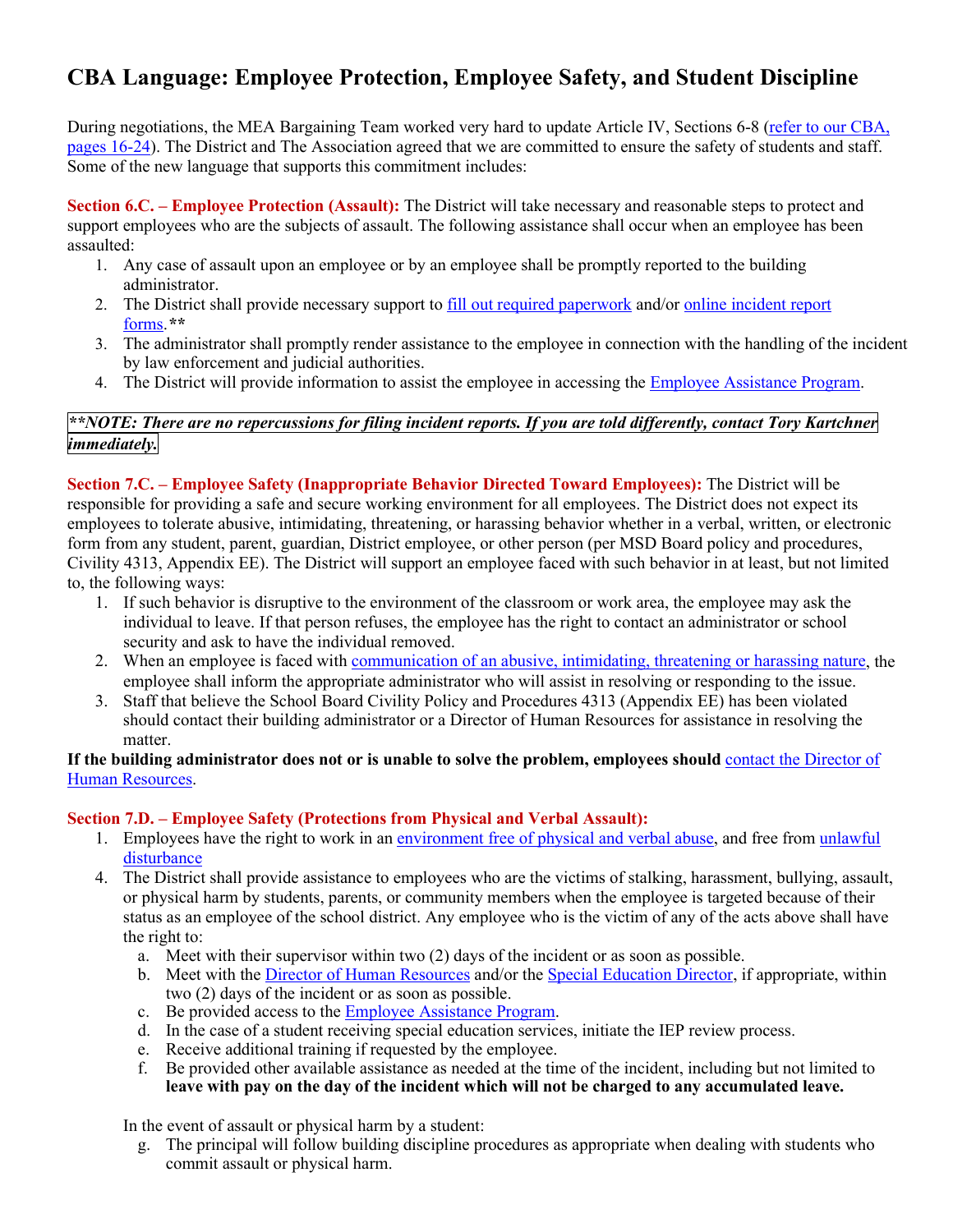- h. The employee may refer the student to the student support team and access other District supports available and appropriate to meet student's needs (e.g., behavior specialists, SRO, counseling support for the class.)
- i. When appropriate, the administrator or a student support team will create or revise a behavior contract with the student to ensure student success.
- j. In the event a teacher or student is assaulted or physically harmed in the presence of other students, the building principal shall follow established discipline procedures and communicate any resulting actions to the teacher.

#### **Section 8. Student Discipline:**

#### **No reprisals of any kind will be taken by School Administration against any employee for exercising their rights within this section.**

#### A. District and Building Administrator Support

The Board and Superintendent shall support teachers in their efforts to maintain discipline and a safe learning environment [in accordance with state law,](https://app.leg.wa.gov/RCW/default.aspx?cite=28A.600.460) district discipline policy, and building rules.

B. District Student Discipline Plan and Supports:

The parties agree that student discipline is a mutual responsibility of the staff and administration and that such discipline must take into consideration student learning differences, diversity of background, and the physical, emotional, and psychological needs of the student. The District administration and Board shall support and uphold its employees in their use of prudent, legal, and reasonable disciplinary measures, and shall assist employees with respect to the maintenance of control and discipline of students in the employee's assigned work area.

#### **To assist employees in their exercise of such disciplinary efforts, the District shall:**

- 1. Take steps to assume the legal responsibilities with respect to students who are disruptive or repeatedly violate rules and regulations. **The principal shall assume administrative authority and responsibility for the supervision, counseling, and discipline of students at their building.**
- 2. Prior to each school year, require that each building principal and the teaching staff shall meet to collaboratively review, revise, and/or develop building discipline expectations and enforcement of those expectations, including application to special education students. Building discipline expectations shall include an immediate response plan for emergencies that may occur in the building or on the playground, as well as a written procedure for student discipline referrals when the principal is not available. **Building discipline expectations must include recommended appropriate consequences for students who do not comply with the expectations.** Building principals shall provide a copy of the discipline plan developed by the building to each employee by September 30.
- 3. Ensure an administrator or a designee shall be available during school hours to provide prompt assistance and support to employees in connection with student discipline problems.
- 4. **Provide per diem compensation to employees when it is necessary to clean work areas that are damaged by students in crisis and reimburse employees for the personal items damaged or destroyed**.
- 10. [Recognize and support an employee's right to remove a student from a class](https://apps.leg.wa.gov/WAC/default.aspx?cite=392-400-330) and direct such student to a designated site consistent with building discipline procedures, when the employee deems such action necessary to maintain order or discipline, provided that, except in emergency circumstances, the teacher shall have first attempted one or more alternative forms of corrective action. [\(RCW 28A600.200\)](https://app.leg.wa.gov/RCW/default.aspx?cite=28A.600.020)
	- a. Such temporary removal may be for all or any balance of the school day, or up to the following two (2) days.
	- b. **In no event, without the consent of the teacher, may an excluded student return to the class or activity period until the Principal or their designee and the teacher have conferred**.
	- c. In such instances of temporary removal, the employee has the right to be consulted with regard to the facts of the situation and any actions to be taken with the student, including recommended suspension or expulsion.
	- d. It shall be the responsibility of the principal or designee to contact the student's parent(s) or guardian in cases of suspension.
	- e. **If student misconduct affects other students, such as when a room needs to be evacuated, or when students witness a verbal or physical harm or assault, the Principal will confer with the teacher to determine the best method and form of communication to parents of the affected students**.
- 15. Not assign a student committing an offense under Chapters [9A.36,](https://app.leg.wa.gov/RCW/default.aspx?cite=9A.36) [9A.40,](https://app.leg.wa.gov/RCW/default.aspx?cite=9A.40) [9A.46,](https://app.leg.wa.gov/RCW/default.aspx?cite=9A.46) [9A.48](https://app.leg.wa.gov/RCW/default.aspx?cite=9A.48) RCW to that teacher's classroom and/or caseload for the duration of the student's attendance in the District when the activity is directed toward the teacher.